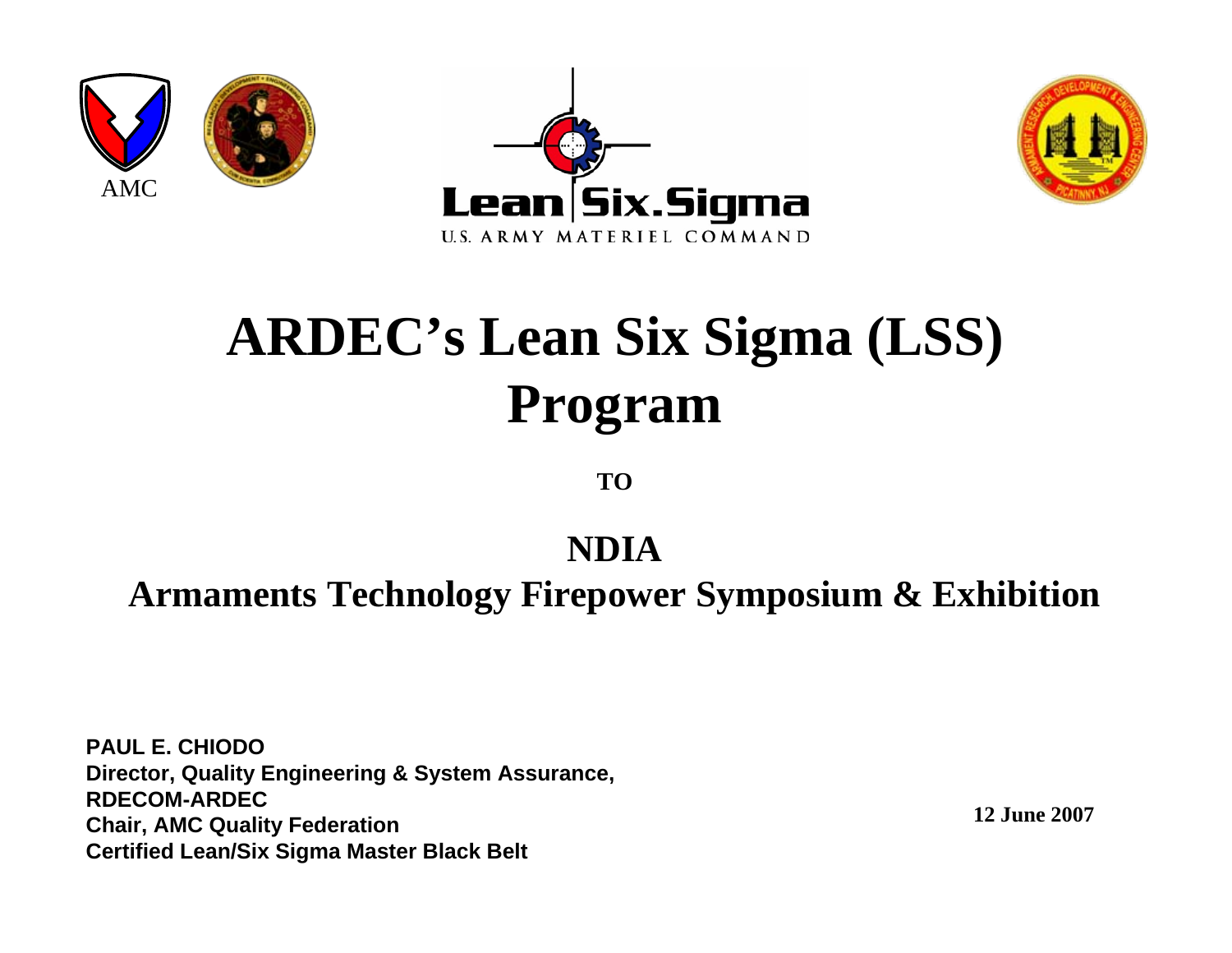# **ARDEC Lean/Six ARDEC Lean/Six-Sigma Program Program**

- LSS has Proven Fundamental to ARDEC Satisfying Army Objectives in the Acquisition and Sustainment of Armament & Munitions Systems
	- $\checkmark$  Institutionalizing a culture of "Fact & Data Based Decision Making"
	- $\checkmark$  Instilling Lean Six Sigma into Workforce Daily Activities for a Continuous Improvement "Way of Doing Business"
	- $\checkmark$  Evolving from DMAIC/DMALC to Design for Lean Six **Sigma**
	- $\checkmark$  Provides the tools for improving all our processes

#### *Culture Change is Occurring! Culture Change is Occurring!*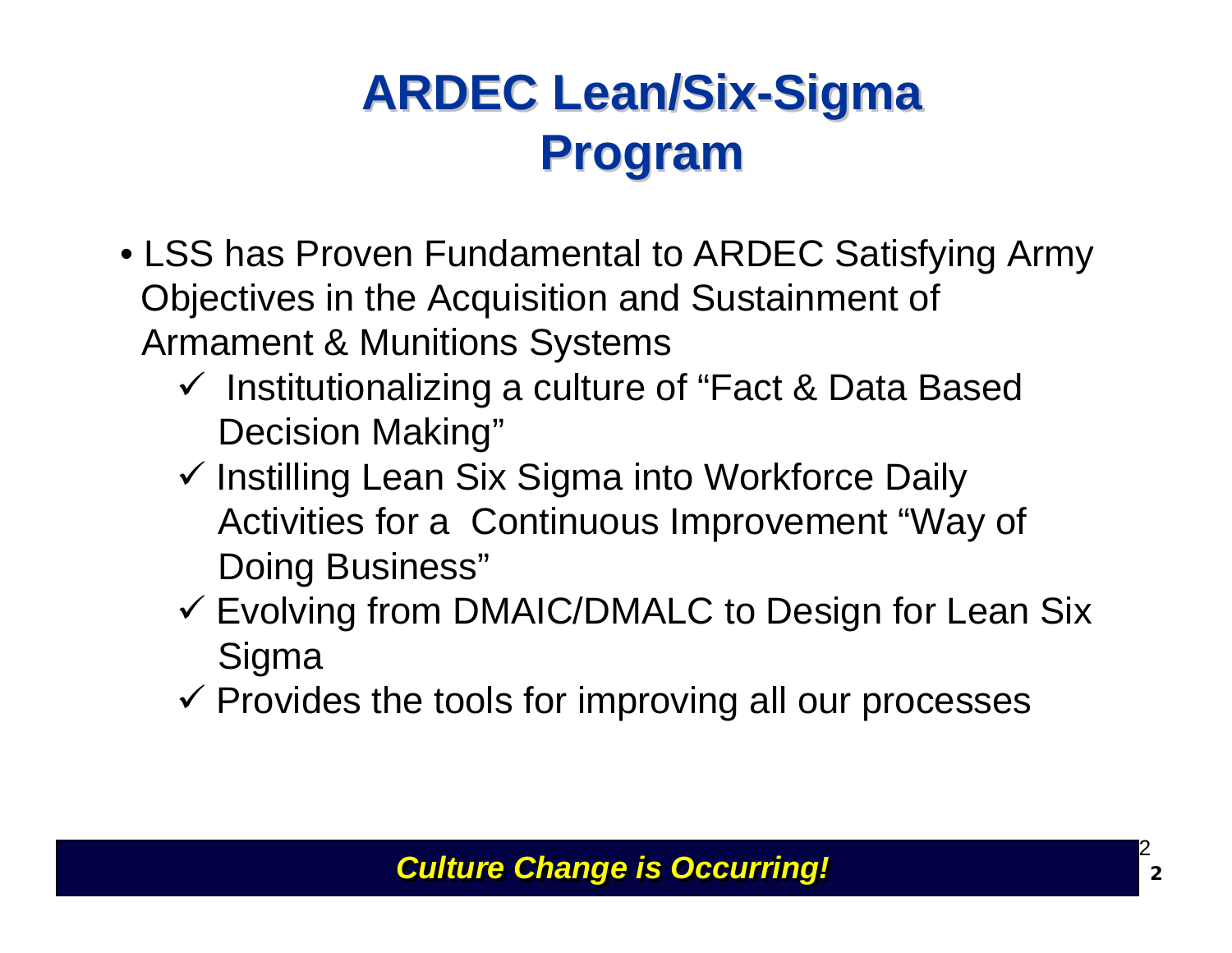# **Why Did ARDEC Change to Why Did ARDEC Change to "LSS Way of Doing Business"? "LSS Way of Doing Business"?**

#### ¾ *Original Burning Platform:*

**The Army could not Afford to have Ammunition with Critical Defects Escaping into the Battlefield**

**ACAT I Program Producibility Issues**

- ¾*Current Burning Platform***: Continuous Process Improvements to Better Serve Warfighter Needs – Quality, Cost, Schedule & Risk (Q\$SR)**
- ¾ **Provide a Framework to Achieve Enterprise Excellence (QMS, L/6** σ**, VoC)**
	- 9 A disciplined, structured approach for process and product optimization that is focused on the effectiveness and efficiency bottom line of the organization

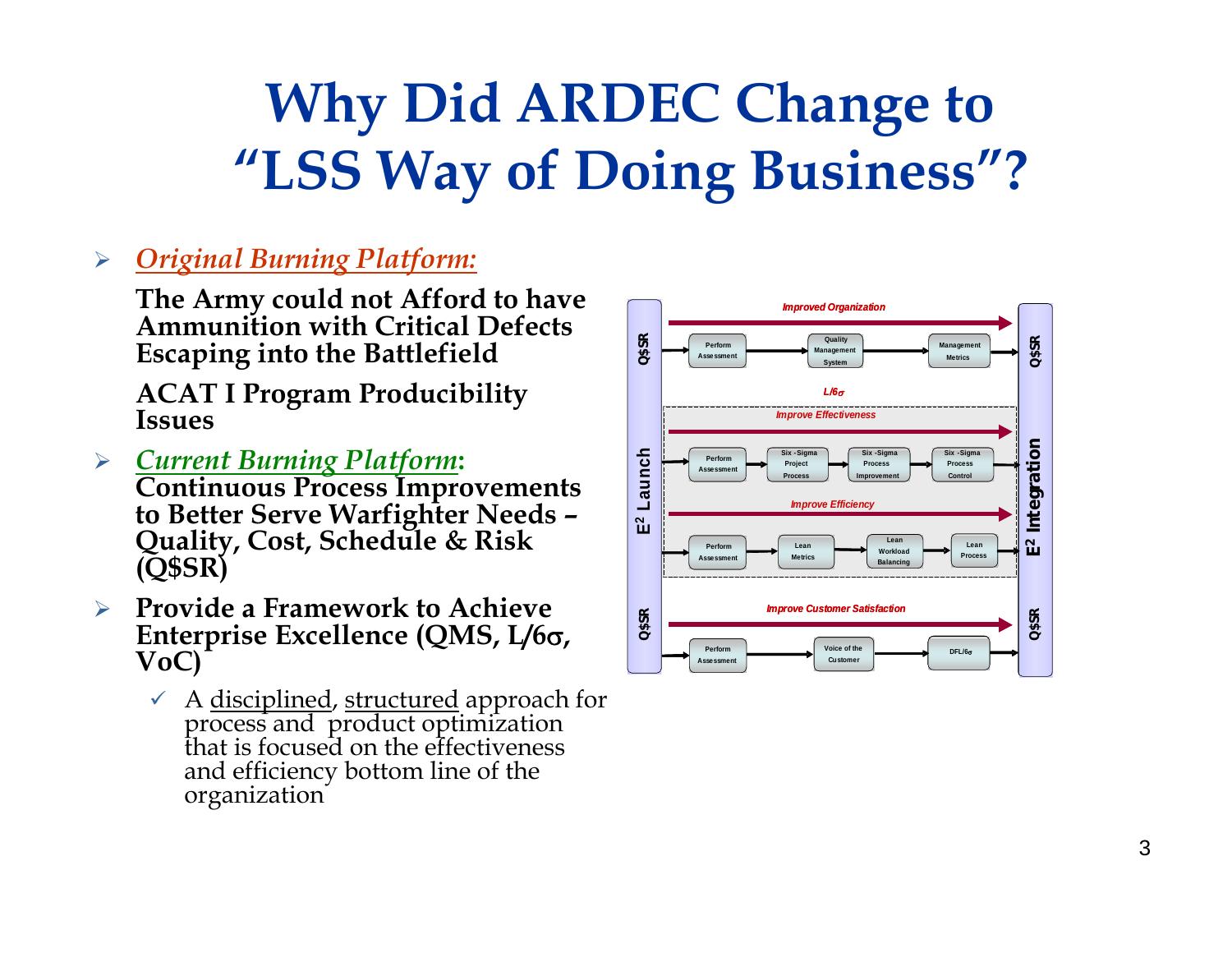# **ARDEC ENTERPRISE EXCELLENCE ARDEC ENTERPRISE EXCELLENCE**

### *Do Things Consistently Do the Right Thing*



### *Do Things Right*

*Integrates best practices Integrates best practices*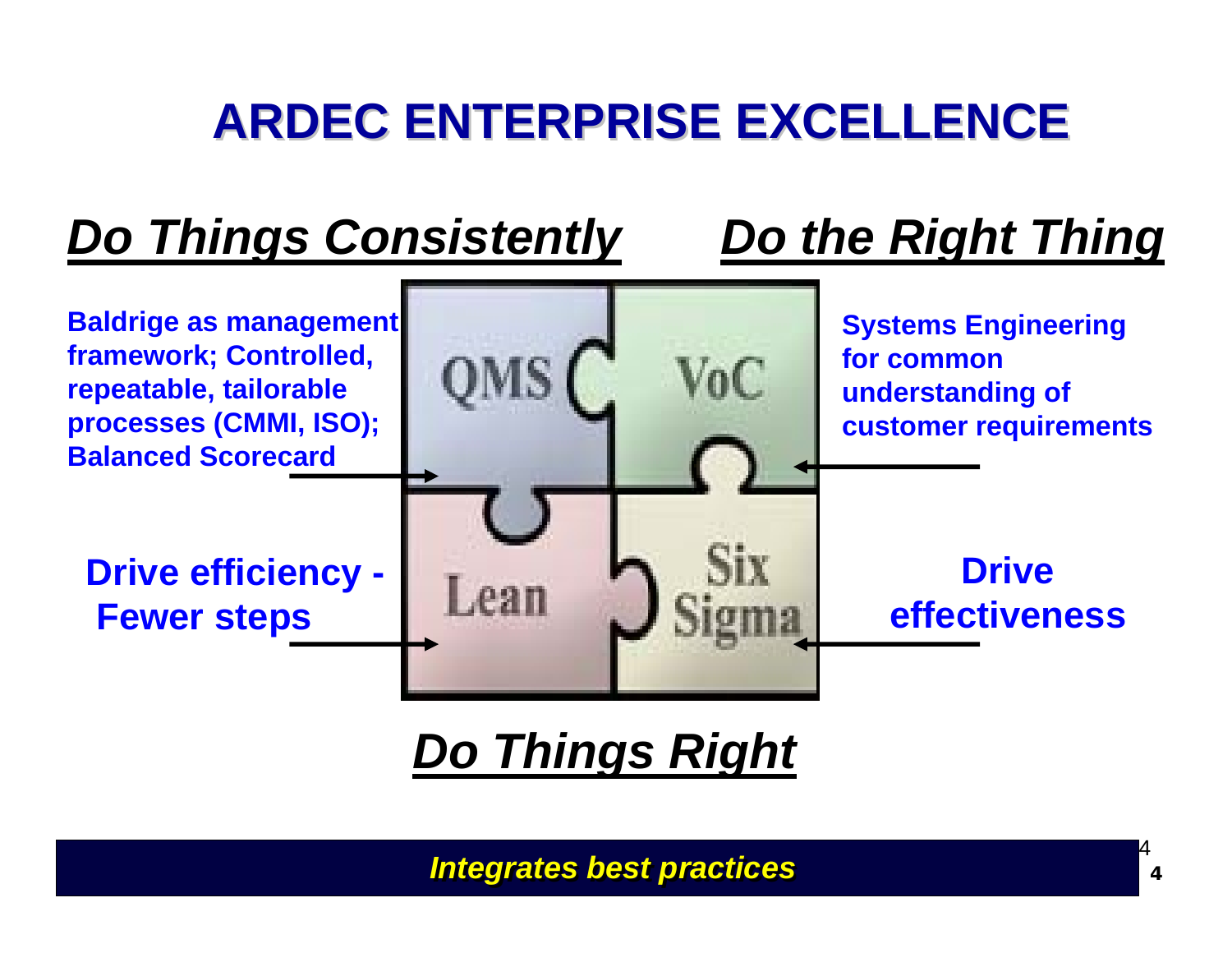### **ARDEC LSS Deployment Timeline ARDEC LSS Deployment Timeline**

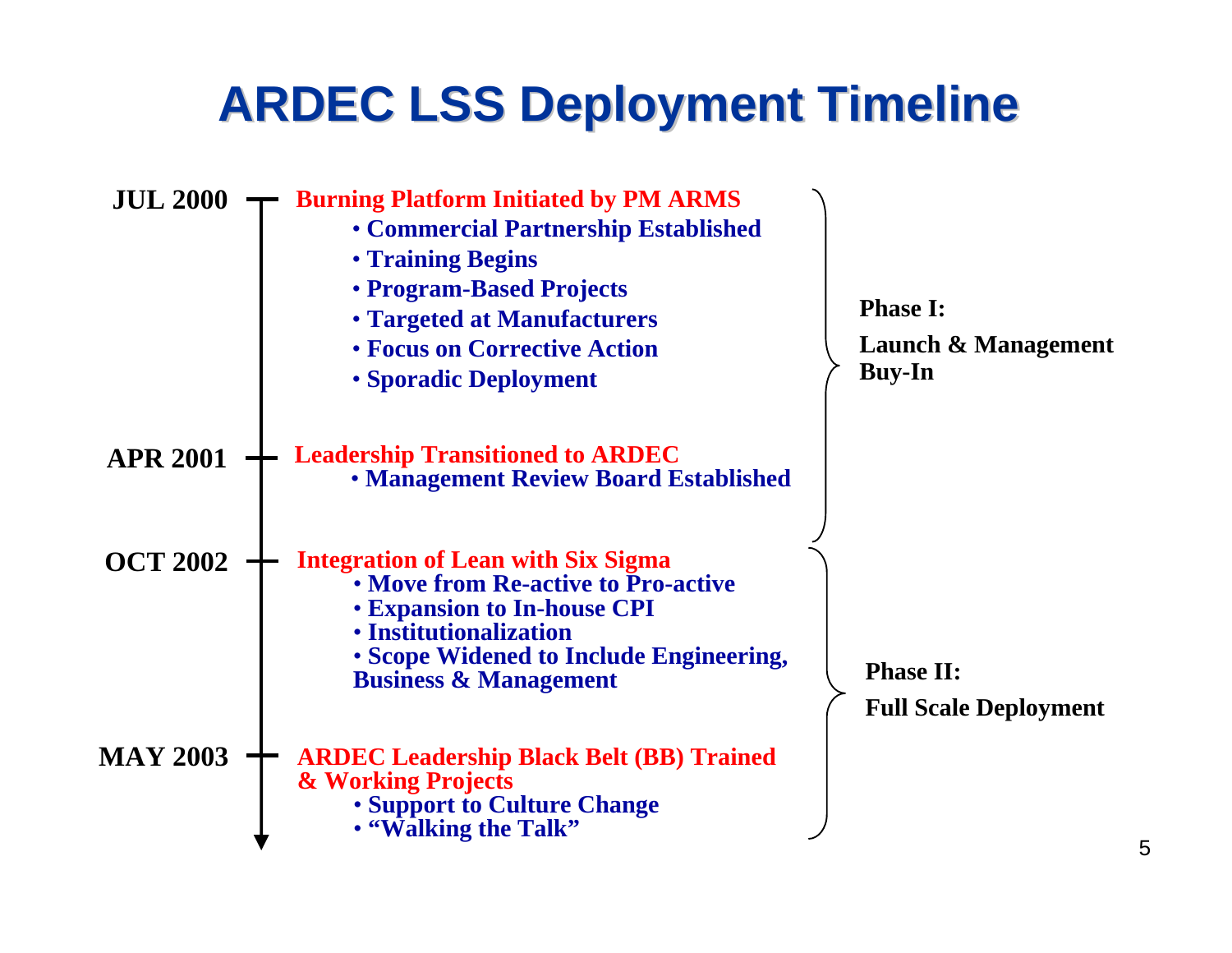# **ARDEC LSS Deployment Timeline ARDEC LSS Deployment Timeline (Cont)**



**Gold Army Performance Excellence Award Winner** *"[ARDEC] is one of the Army leaders in Lean Six Sigma and serves as a benchmark for other Army organizations to emulate." – Francis J. Harvey, Secretary of the Army, 16 December 2005*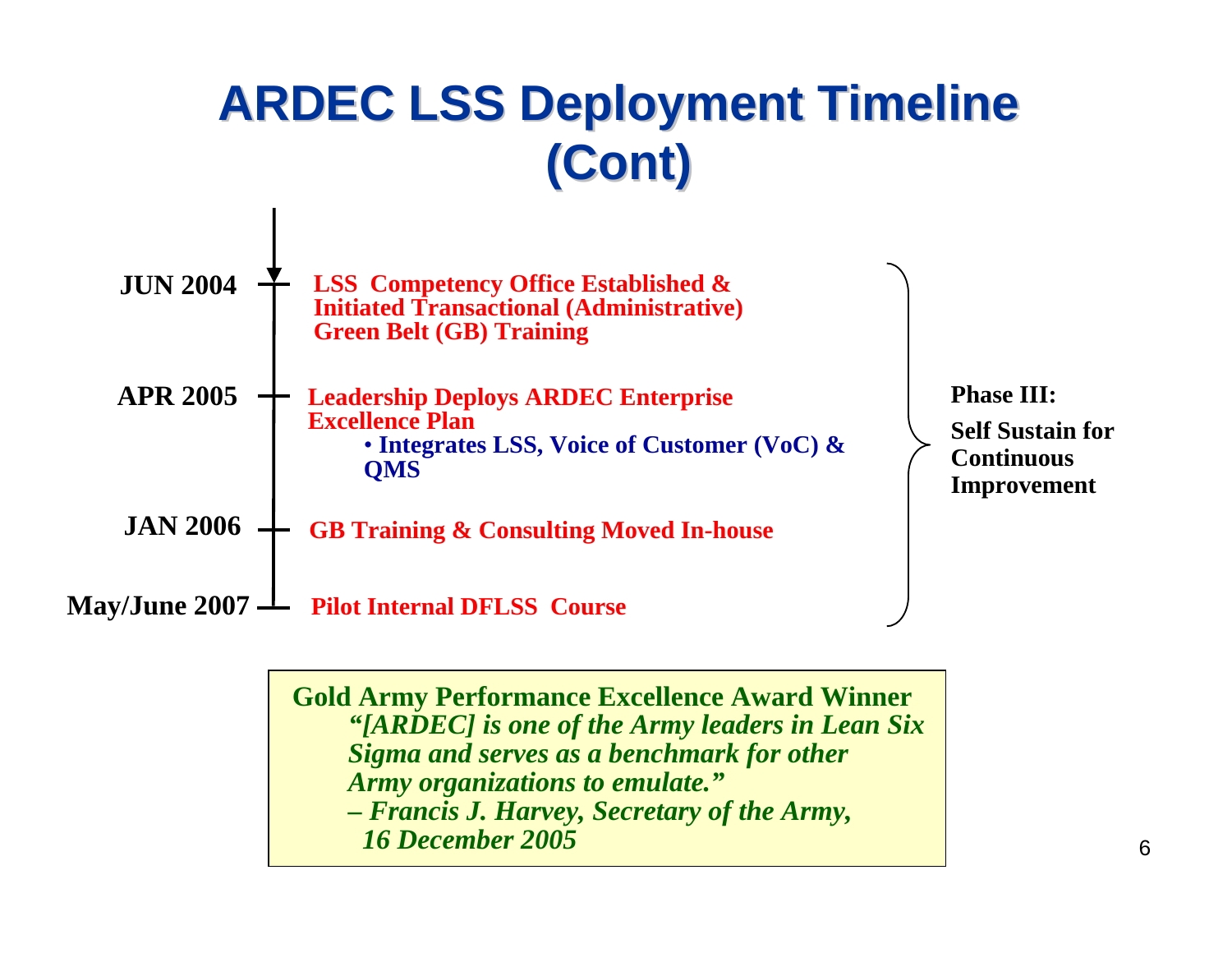# DA Business Transformation

**LTG N. Ross Thompson III is the Director of the LTG N. Ross Thompson III is the Director of the Army Acquisition Corps (AAC) and the lead office Army Acquisition Corps (AAC) and the lead office of the Assistant Secretary of the Army for Business of the Assistant Secretary of the Army for Business Transformation. LTG Thompson oversees the Transformation. LTG Thompson oversees the deployment of Lean Six Sigma across the Army. deployment of Lean Six Sigma across the Army.** 

**"Together we will constantly evaluate the way "Together we will constantly evaluate the way we are doing business in order to streamline our we are doing business in order to streamline our business practices" business practices"**

**"Integrate and apply Lean Six Sigma (LSS) "Integrate and apply Lean Six Sigma (LSS) and the Balanced Scorecard approach into all of and the Balanced Scorecard approach into all of your business practices at every level" your business practices at every level"**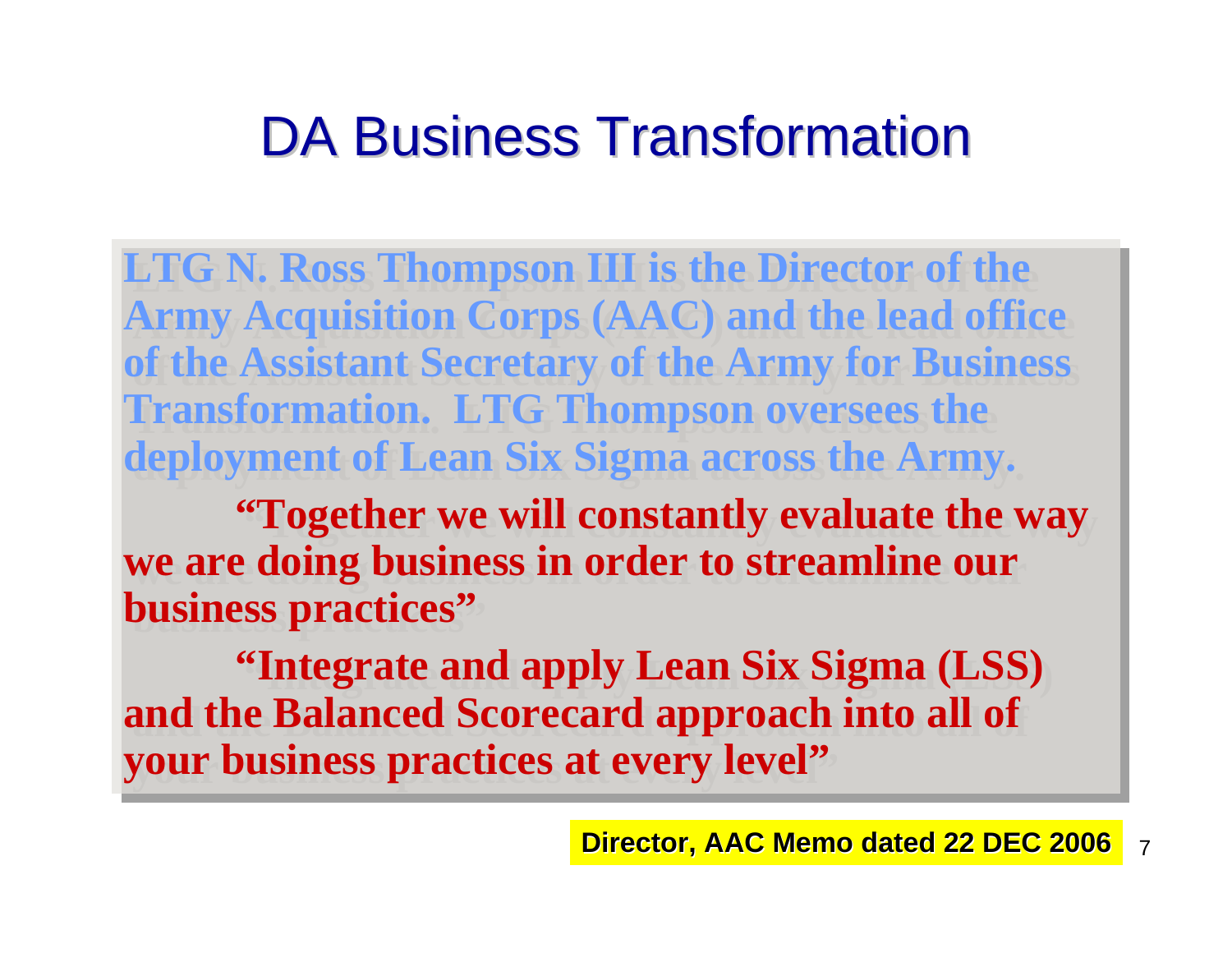# **Army Material Command Army Material Command (AMC)**



**General Benjamin Griffin, Commanding General, U.S. Army Materiel Command**

**Lean Six Sigma Policy Signed by General Griffin – 22 May 2005**

*"Need to be faster, more agile, less bureaucratic… better support to the Warfighter. AMC will continue aggressive implementation of Lean Six Sigma … leaders who are willing and able to change the way we are doing business."*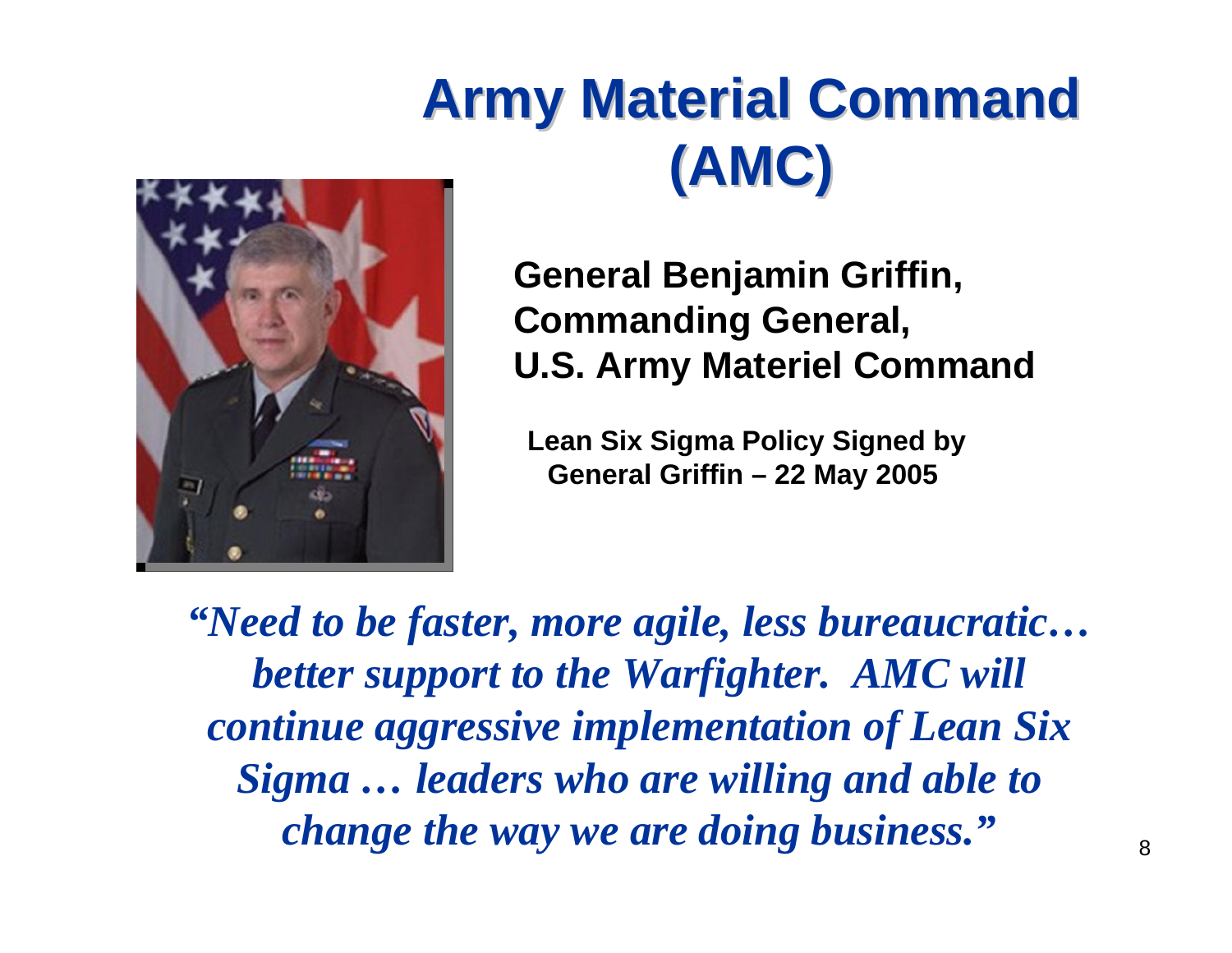# **LSS Alignment LSS Alignment LSS Alignment**

*Fulltime PositionProject Support Mentor/Consult*

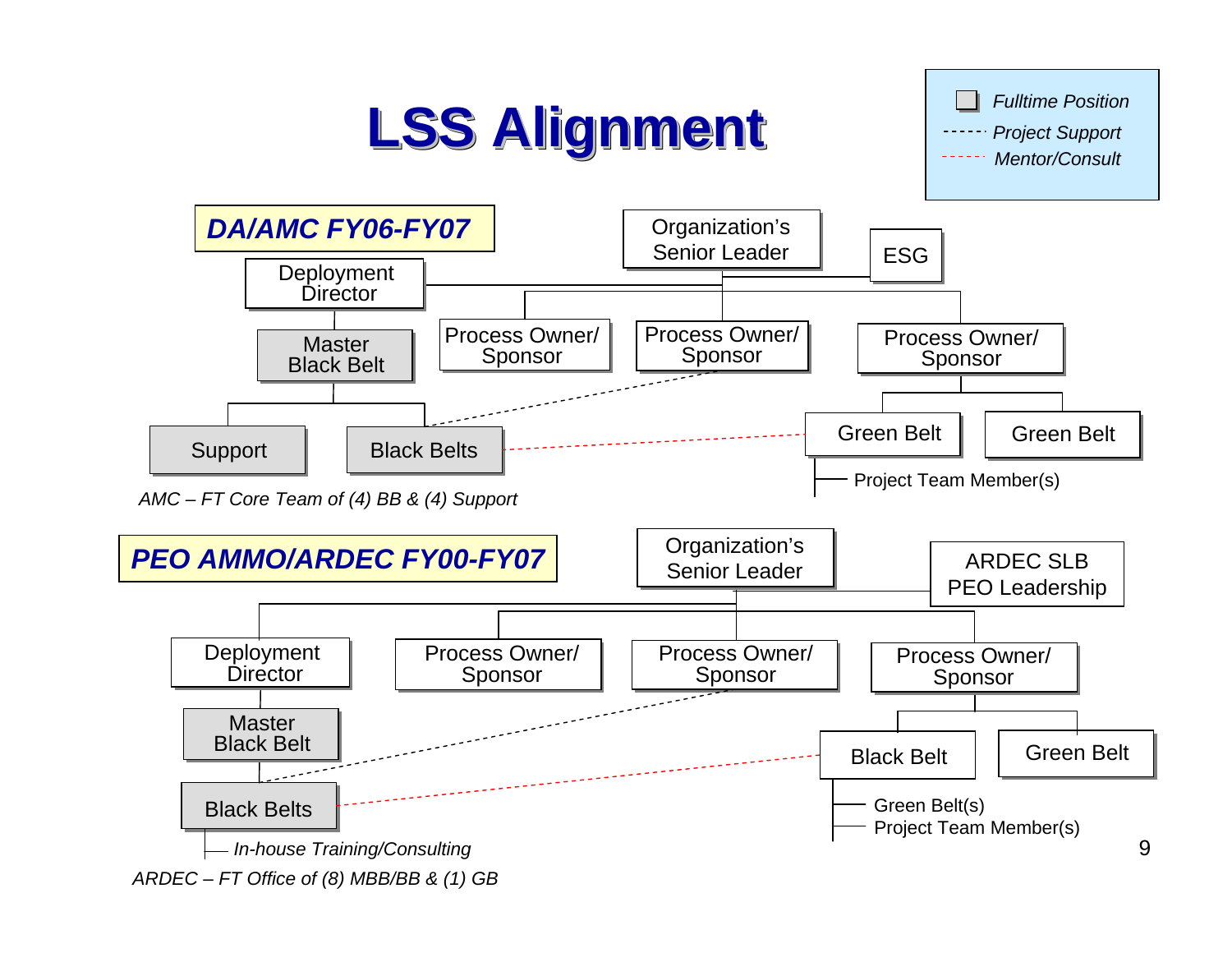# **ARDEC LSS Implementing InfrastructureInfrastructure Infrastructure**

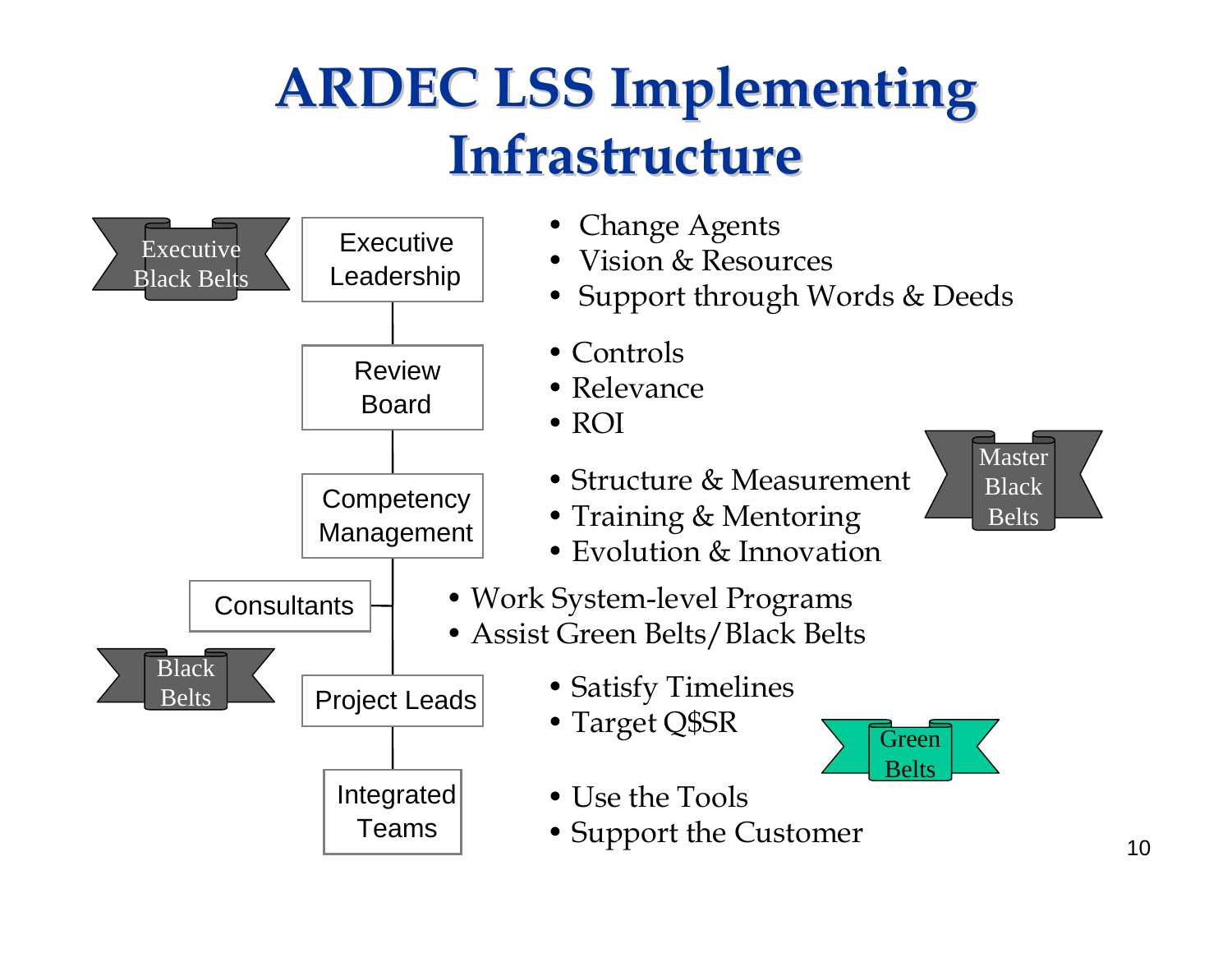### **Lean Six Sigma Continuous Benchmarking**



*Continuously Learning from Industry Leaders Continuously Learning from Industry Leaders*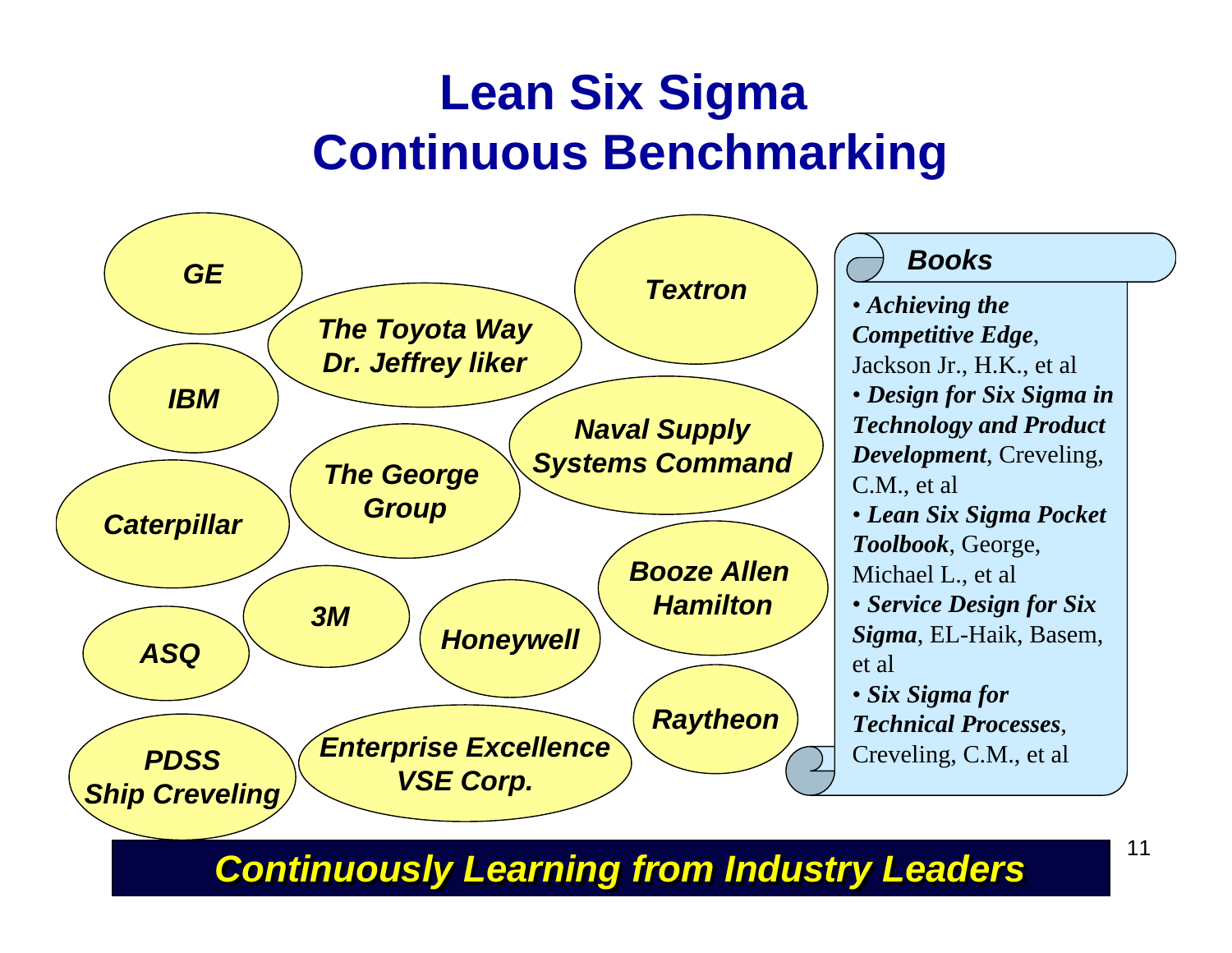#### **ARDEC LSS Metrics (1Q07)**



#### **ARDEC LSS Metrics (1Q07)**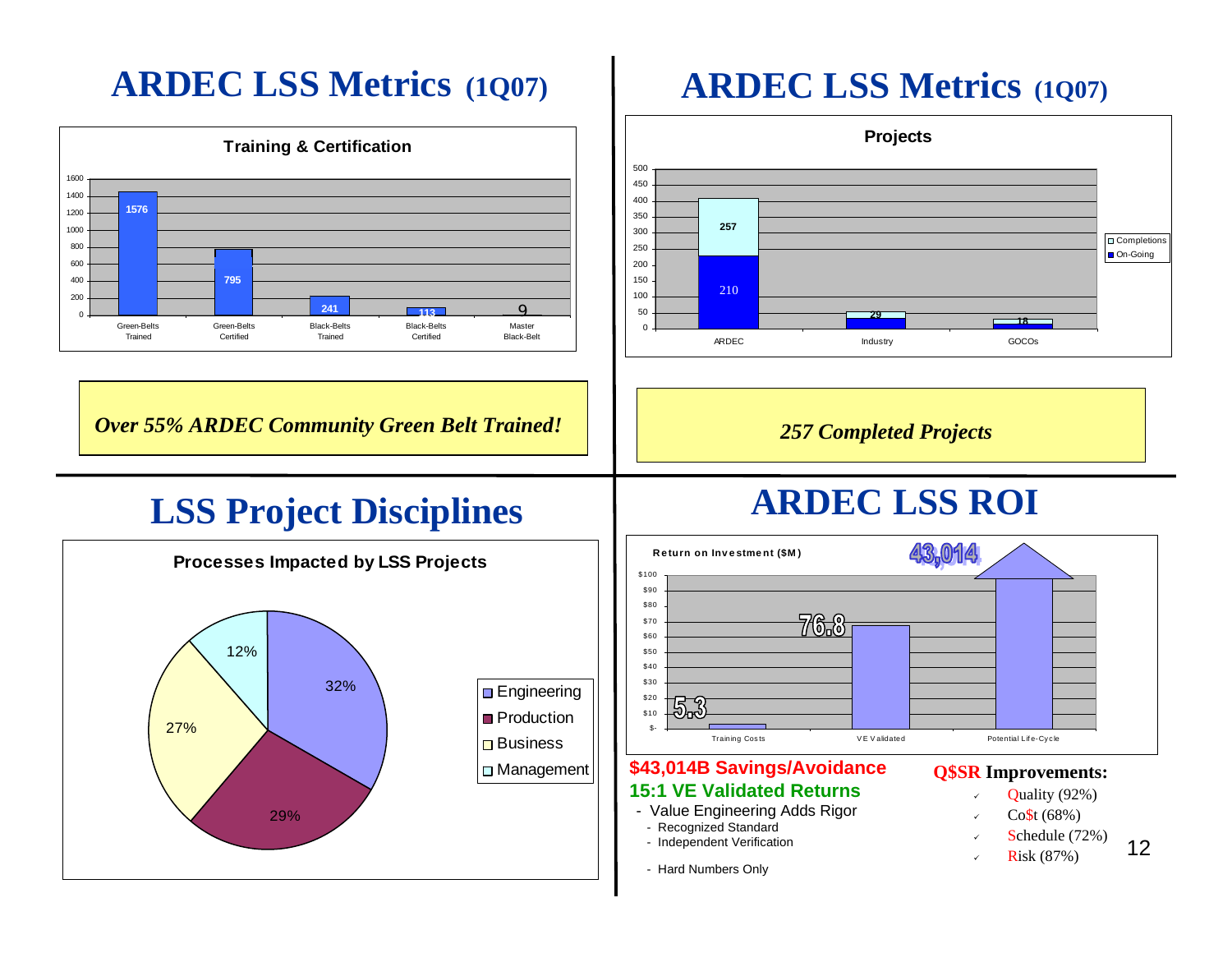### **How We Change "Way of Doing Business"?**

- ¾ Leadership Commitment/Involvement
	- $\checkmark$  Leadership Communication to the Workforce
	- $\checkmark$  Leadership Involvement to Prioritize Workforce Projects
	- $\checkmark$  Project Accountability through Management Chain to Align with Mission Objectives
- ¾ Overcoming Resistance to Change
	- $\checkmark$  Show how employee participation "makes a difference"
	- $\checkmark$  Consistent message between upper level and mid-level management
	- $\checkmark$  Convince employees not to fight change by making them part of the process, listening to their concerns and addressing issues as they arrise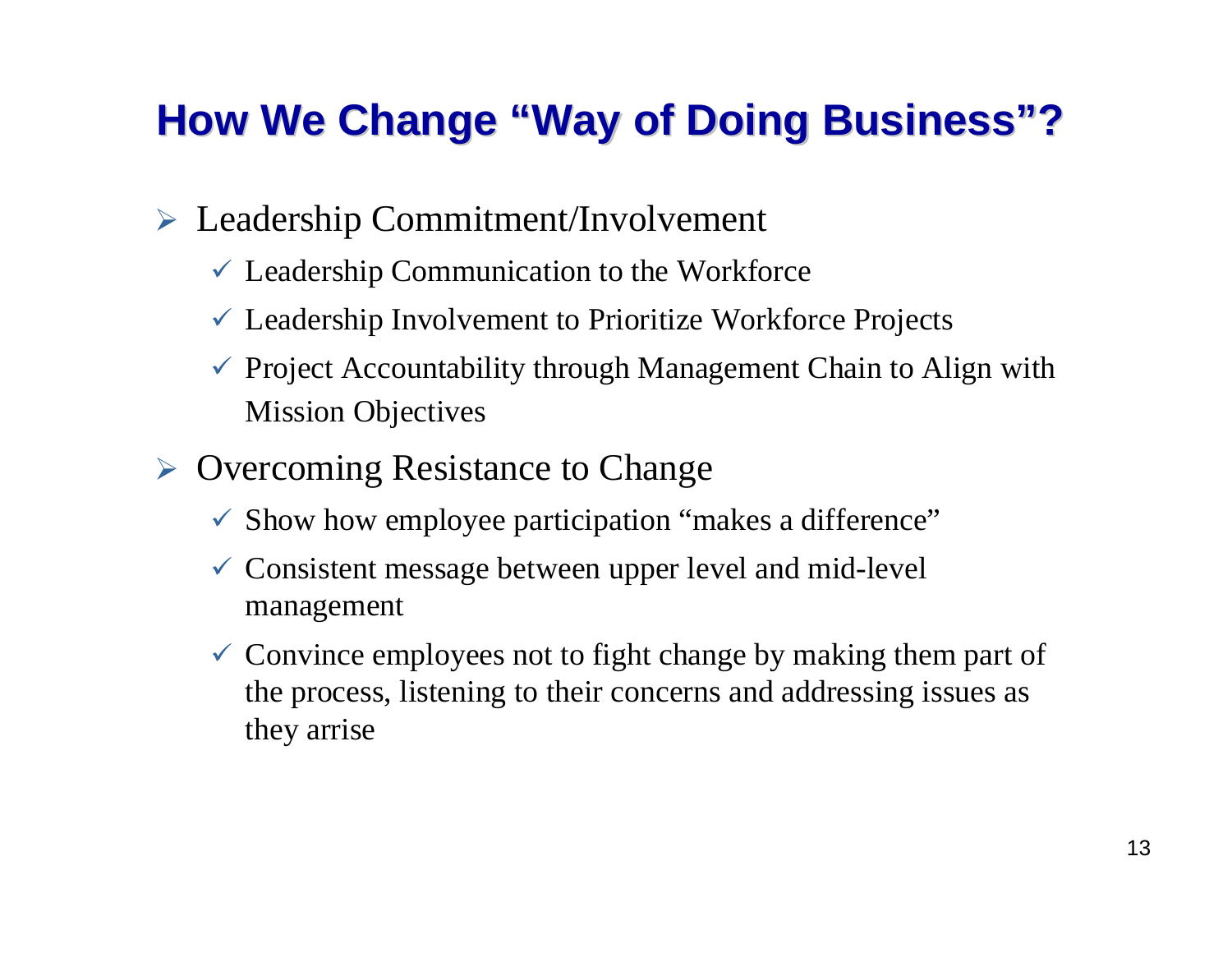### *The ARDEC Journey Continues …*

- ¾ **Design for Lean Six Sigma (DFLSS)**
	- 9 **Innovative, Quality Products Meeting Customer Requirements**
- ¾ **Probabilistic Technology**
	- 9 **Systematic Processes for Smarter Decisions in Situations of Insufficient Data**
- ¾ **Process Integration & Improvement**
	- 9 **Manage and Improve Processes across Enterprise Using Enterprise Excellence (LSS, VoC and QMS)**

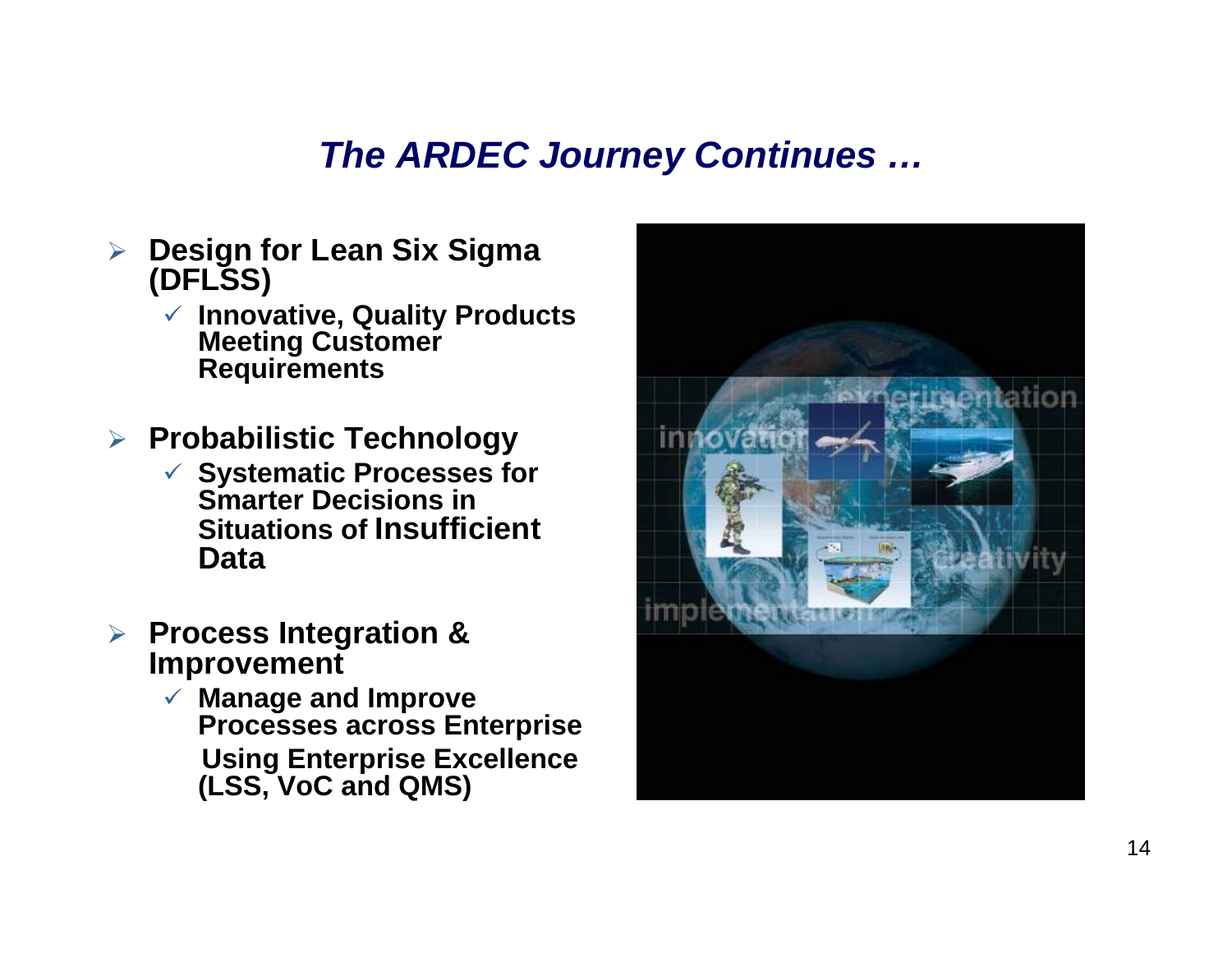# **DFLSS Influencing the Product Life Cycle**



*"An Ounce of Prevention is Worth a Pound of Cure" – H. De Bracton*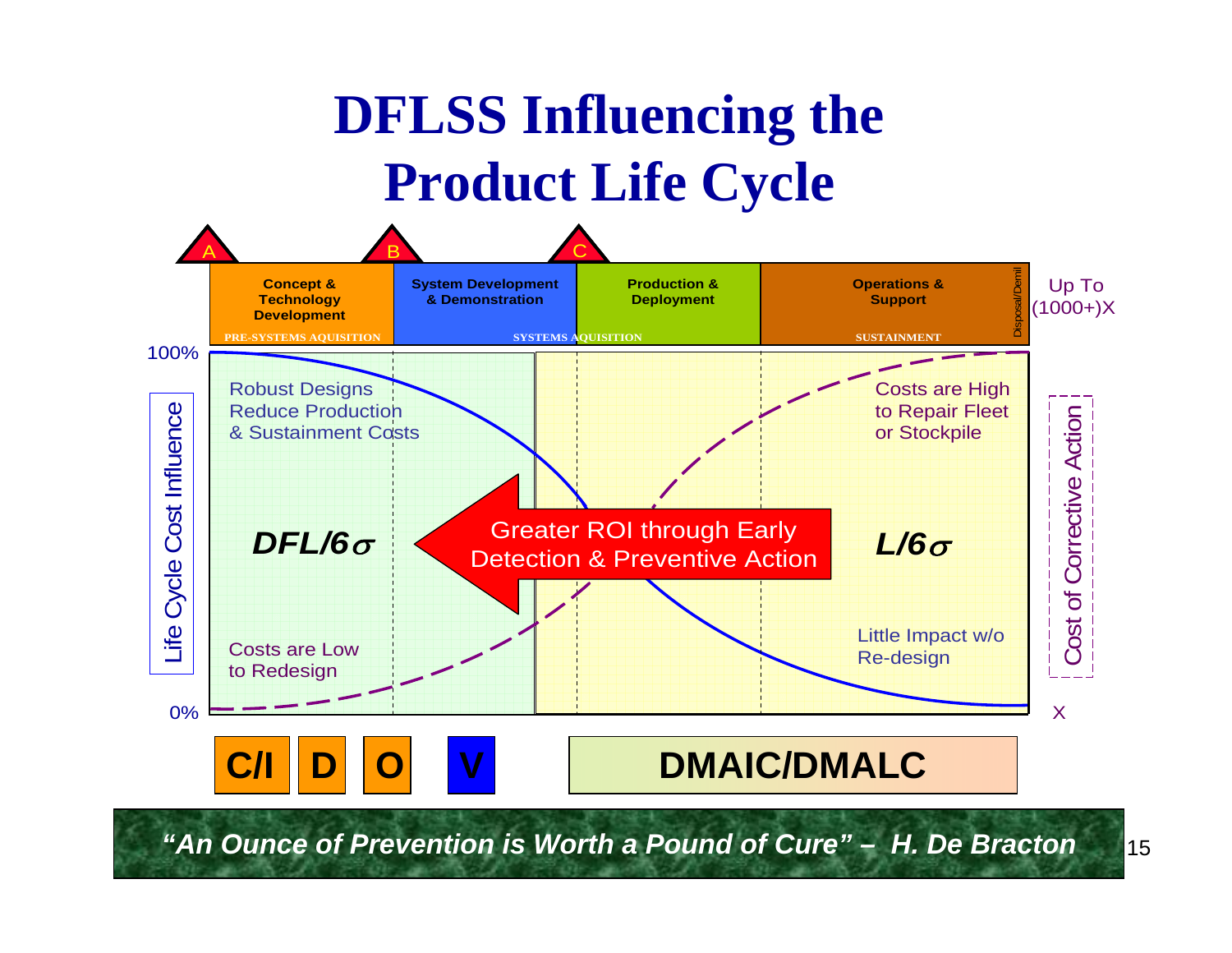### **Operational Definition of DFLSS of DFLSS**

- ¾ Disciplined, Structured, Data-Driven Approach to Technology and Product Design, focused on Customer Requirements
- ¾Integrate Probabilistic Technology tools when addressing uncertainties
- ¾ Focus on Critical Parameter Management (CPM)
	- $\checkmark$  Identifying Critical-to-Quality (CTQ) Requirements
	- $\checkmark$  Optimizing Robust Performance (S/N and  $\sigma$ )
	- $\checkmark$  Certifying Capability (C<sub>p</sub> and C<sub>pk</sub>)
	- $\checkmark$  Considering Manufacturing & Life Cycle Support Processes
- ¾ Integrates Three (3) Major Elements:
	- 1. Clear & Flexible *Technology/Product Development* Cycle built upon Systems Engineering Principles
	- 2. Portfolio of *Tools & Best Practices* and Defined Exit Criteria for each Phase/Gate
	- 3. Disciplined *Project Management*

**DFLSS is about preventing problems and providing breakthrough solutions to well defined requirements and not about fixing problems created in earlier phases**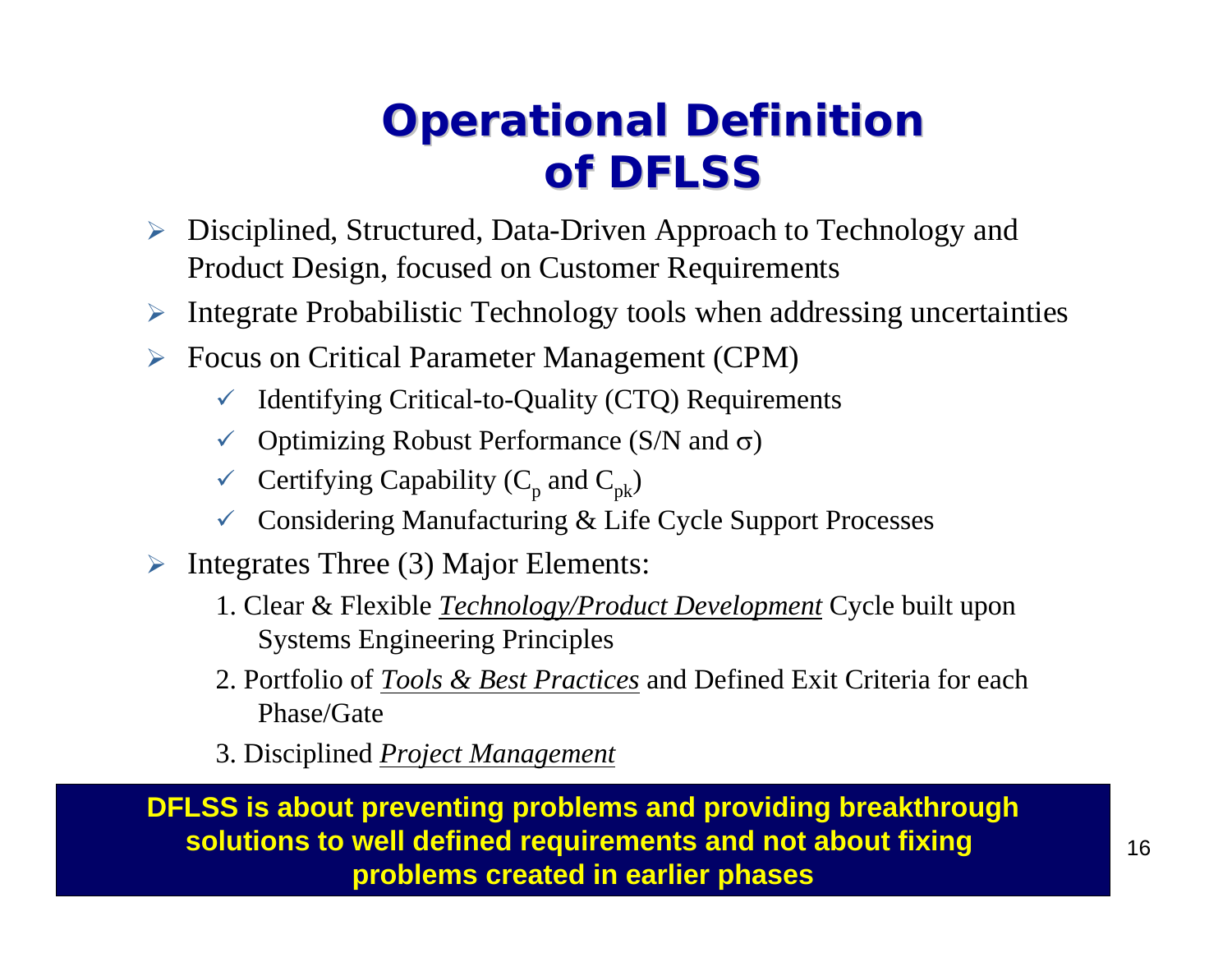### **Phase – Gate Process Using DFLSS Using DFLSS**



*Production Launch …*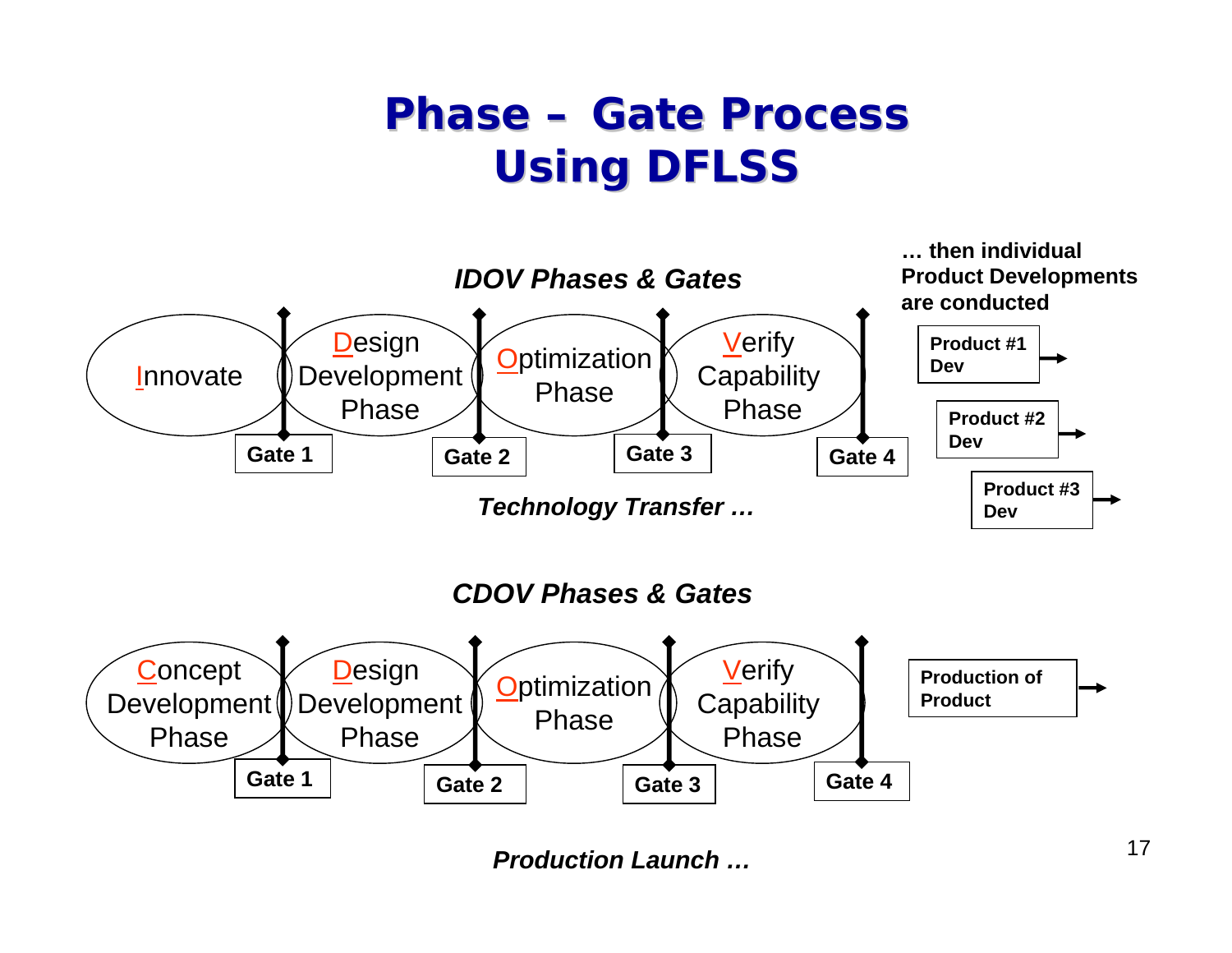### *Probabilistic Technology*

- $\blacktriangleright$  **Probabilistic Technology is a Generic, Systematic, And Quantitative Approach for Making Reliable, Cost Effective Business or Technical Decisions for All Products and Services In Any Industry Or Domain**
	- 9 **Considers and Incorporates Uncertainties in Decision Process**
	- 9 **Minimizes Costs Associated With Change**
	- 9 **Identifies And Eliminates Waste Effectively**
	- $\checkmark$ **Complements Existing Design For Lean Six Sigma Tools**
	- 9 **Provides Critical Information at Early Phases of Decision Making When No Or Limited Data Is Available**
	- 9 **Predicts Reliability, Failure Probability, and Risk at All Stages of Decision Making.**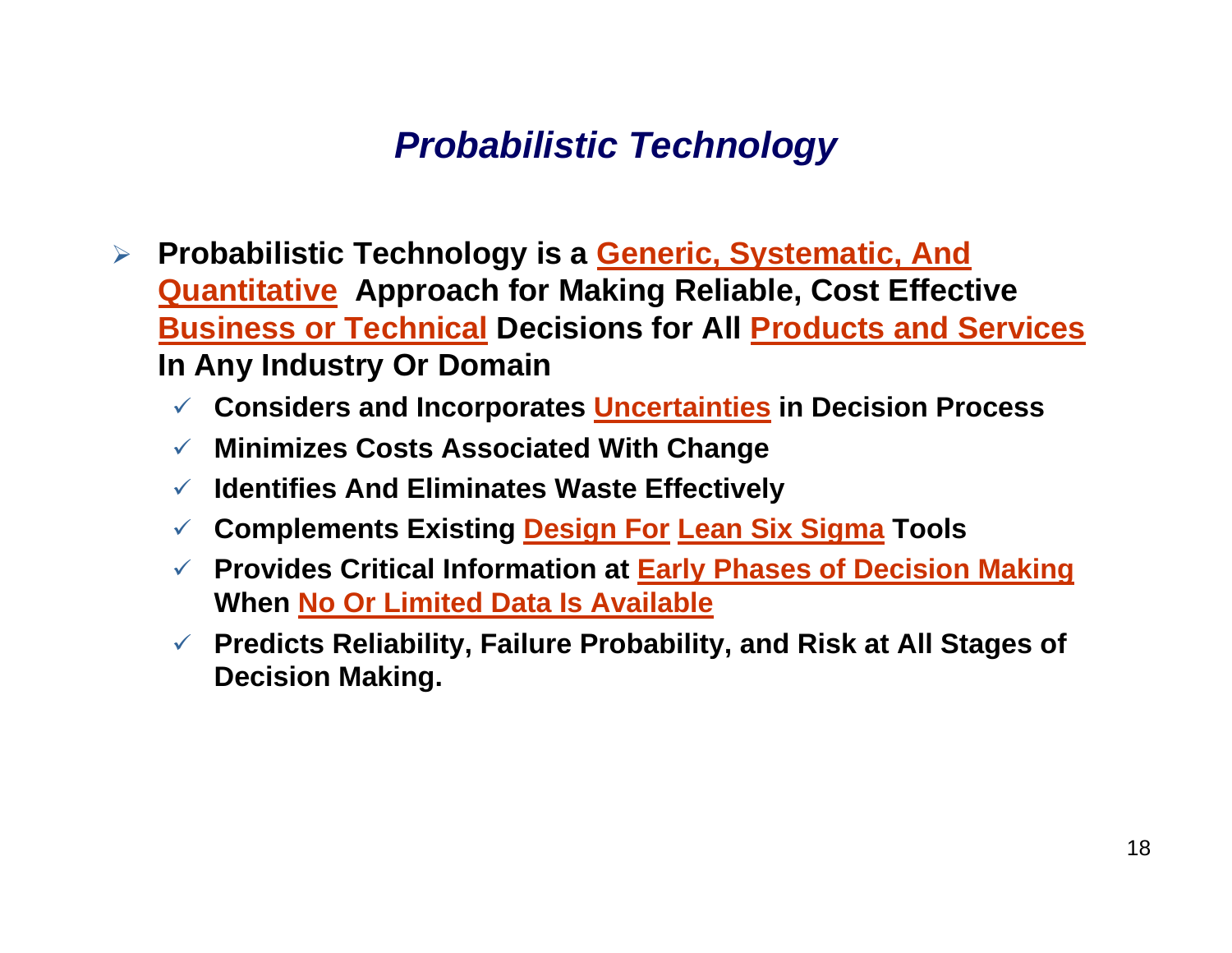### *ARDEC Challenge ARDEC Challenge*

 $\blacktriangleright$  **Develop and Utilize a Disciplined ARDEC Process that Integrates Project Management, Systems Engineering and Design for Lean Six Sigma Tools as a Framework for Technology & Product Development** 



**Design for Lean Six Sigma** 

#### *Deliver Innovative Technology & Products to the Warfighter*